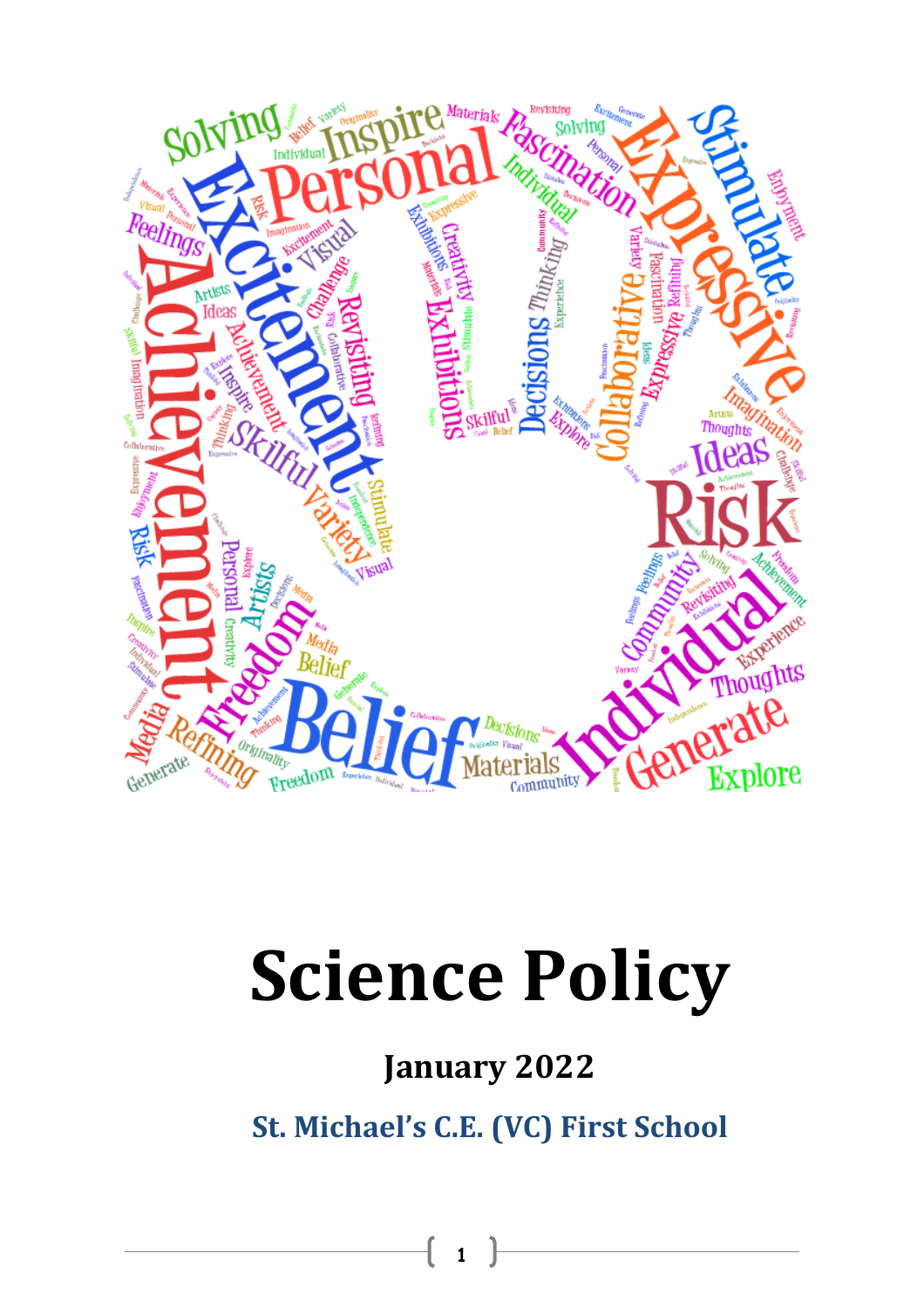#### **Science Curriculum Intent:**

Science is an opportunity to ask questions, create curious learners and develop scientists of the future in our ever changing world.

At St Michael's we believe that a high quality science education provides the foundations for understanding the world and engaging children in problem solving activities to link learning across the subjects. We believe that science is vital to the world's future and all pupils should be taught essential aspects of the knowledge, methods, processes and uses of science. Our children should be encouraged to develop a sense of excitement and a curiosity of the world around them, ask questions, learn new knowledge and key vocabulary. This vision will begin from our Foundation Stage in Nursery and Reception and carry through the school years.

Working scientifically is a key element of our Science curriculum and is interwoven into science topics and lessons. The teachers in each year group plan hands on age appropriate activities for the children to engage in to enhance learning, enjoyment and understanding. Lessons will be practical and taught both indoors and outdoors with time to reflect, predict, change and analyse. When planning lessons, teachers should plan them in sequence, reflect on previous learning and provide the children with rich vocabulary to use in context.

We intend to provide all children of all abilities with an inclusive, broad and balanced science curriculum. The teaching staff at St Michael's ensure that all children are exposed to high quality teaching and learning experiences, which allow children to explore their outdoor environment and locality, thus developing their scientific enquiry and investigative skills.

Our Science curriculum, in line with the national curriculum, aims to ensure that all pupils:

- develop scientific knowledge and conceptual understanding through the specific disciplines of biology, chemistry and physics
- develop understanding of the nature, processes and methods of science through different lines of scientific enquiries that help them to answer questions about the world around them
- are equipped with the scientific knowledge required to understand the uses and implications of science, today and for the future.

**2**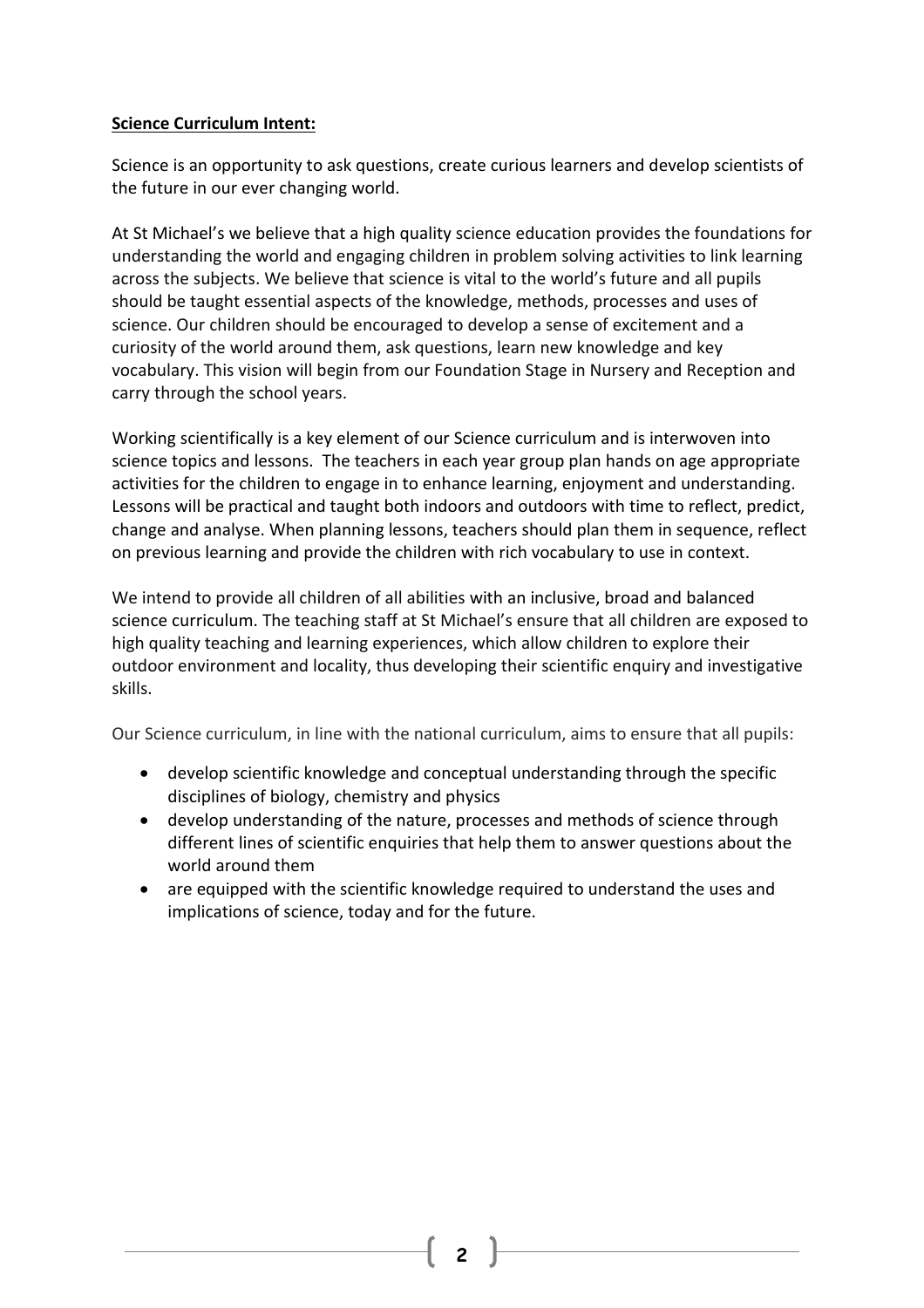Aims (taken from the National Curriculum)

In KS1 the children should be taught to

- ask simple questions and recognise that they can be answered in different ways
- Observe closely, using simple equipment
- Perform simple tests
- Identify and classify
- Use their observations and ideas to suggest answers to questions
- Gather and record data to help in answering questions.

In lower KS2 the children should be taught to

- ask relevant questions and use different types of scientific enquiries to answer them
- set up simple practical enquiries, comparative and fair tests
- Make systematic and careful observations and, where appropriate, take accurate measurements using standard units, using a range of equipment, including thermometers and data loggers
- Gather, record, classify and present data in a variety of ways to help in answering questions
- Record findings using simple scientific language, drawings, labelled diagrams, keys, bar charts, and tables
- Report on findings from enquiries, including oral and written explanations, displays or presentations of results and conclusions
- Use results to draw simple conclusions, make predictions for new values, suggest improvements and raise further questions
- Identify differences, similarities or changes related to simple scientific ideas and processes
- Use straightforward scientific evidence to answer questions or to support their findings.

**3**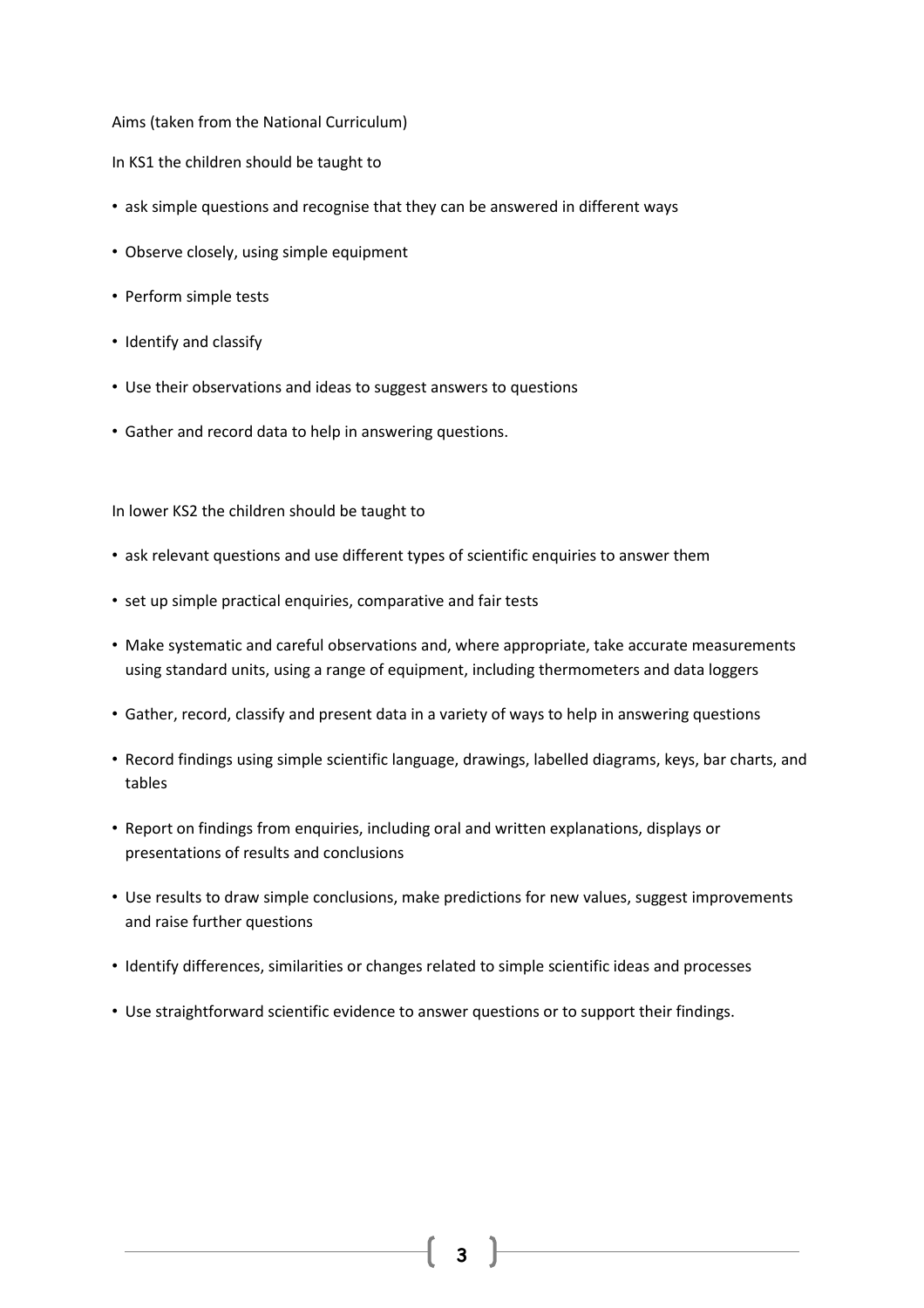#### **Science Curriculum Implementation:**

As a school we use the Rising Stars 'Switched on Science' scheme of work to ensure there is consistency throughout the school and focus on the key vocabulary in year group. Teachers map out the science topics in their long term plans and ensure each area is taught ready for transition into the next year group. In our Early Years Foundation Stage the teaching staff focus on aspects in Understanding the World and Expressive Arts and Design to build the children's knowledge, vocabulary and curiosity through extensive outdoor learning opportunities and weekly forest school sessions. These foundations ensure as the children progress through the years they take this enjoyment and inquisitive nature with them to learn new exciting skills.

Science is taught weekly and is also interwoven in other lessons for cross curricular links to keep the magic of science alive. This allows our children to use newly learned vocabulary in all aspects of learning and make links with science and the wider world. Our school is fortunate to have extensive grounds to explore and use for science as well as curriculum rich resources. Every year group takes lessons outdoors as well as engaging in hands on learning with tools and equipment to carry out scientific experiments.

Switched on Science has been designed to cover all the requirements of the National Science curriculum in a way that is intended to develop pupils 'understanding of the concepts, practices and perspectives that underpin each discipline of science. It provides many opportunities for our children to explore the 6 lines of enquiry and reflect on these in their lessons. The 6 areas explored throughout the year in each year group are; Pattern seeking Group and classify Observe over time Using Secondary sources Comparative work Working scientifically

Skills are revisited and developed each year which enables the children to consolidate the skills they have learned and transfer these as the curriculum develops.

#### **Science Curriculum Impact:**

Our children get excited when discussing science lessons and the enjoyment they have in them. The children are able to reflect on learning and its outcomes clearly and confidently, making links to the wider world where appropriate. The teaching staff see excited learners asking questions to enhance learning and act on this to meet the needs of their inquisitive minds. We endeavour for our children to be confident and creative in their learning whilst understanding the importance of science.

Progress in Science is demonstrated through regularly reviewing and scrutinising children's work to ensure there is a clear progression of skills being taught. Science staff meetings are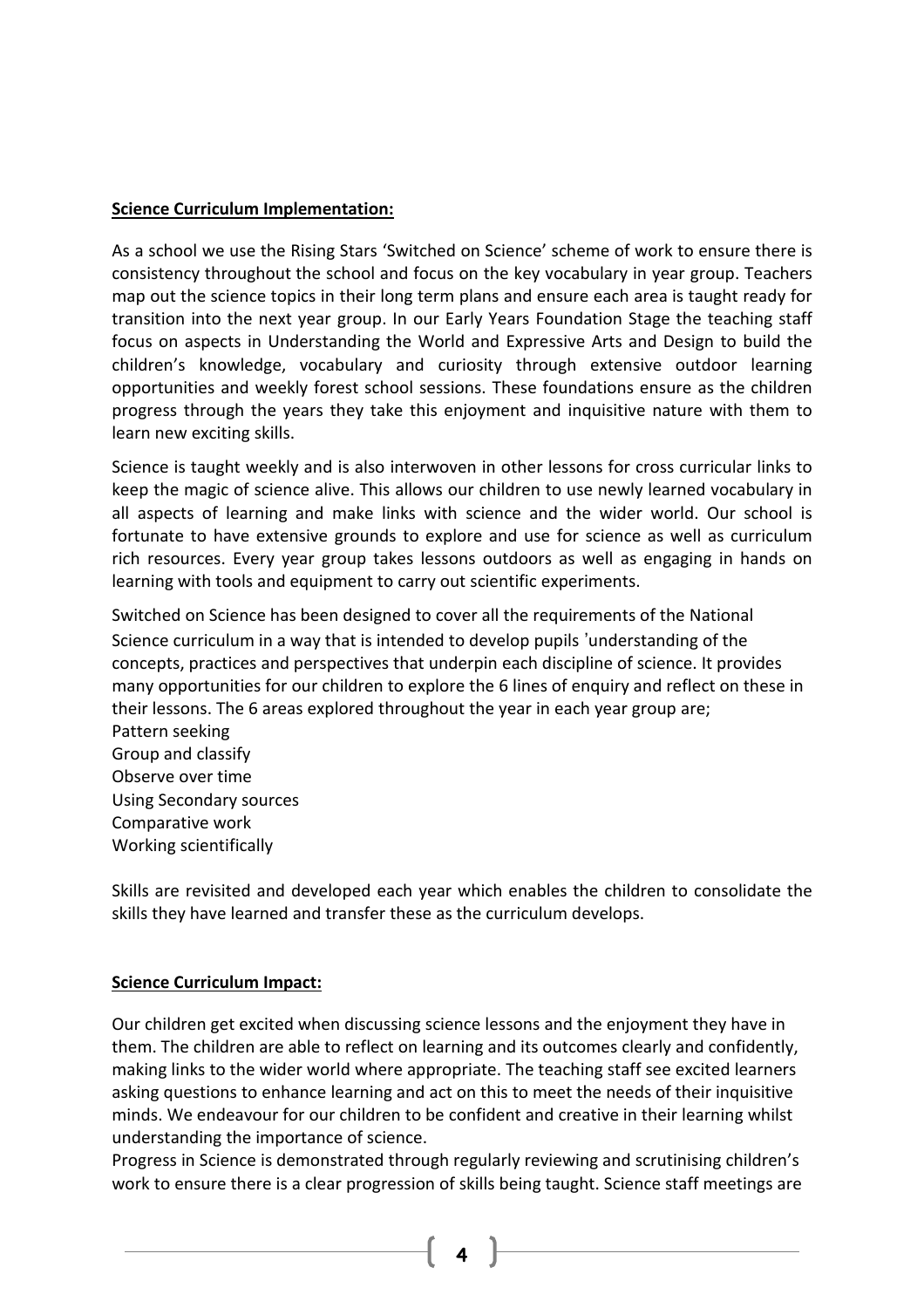also held to ensure teaching staff are up to date with new information and support can be given to those who seek it. A map of skills is regularly updated when children's books are being reviewed to ensure each line of enquiry is met throughout the year. When moderating work, pupil voice is also taken into account and a sample of children from each class will be asked to discuss their science learning. From this we see the excitement and children reflecting positively on lessons they have witnessed and taken part in. This also gives the children a chance to showcase the new vocabulary and use it in the correct context.

#### **Curriculum Enrichment**

Our children's scientific learning is enriched by the following;

- Extensive outdoor area to explore with grounds next to the canal, woodland area and pond area
- Forest school lessons with a Level 3 forest school lead on site to support daily
- Trips and residential visits
- British Science Week
- STEM club
- Lego coding club Years 3 & 4

#### **Assessment**

Science data is collected termly on our school data system and reviewed by the teachers to ensure they're covering the aspects needed for their year group. This data is then continued as the children move through the school for the next teachers to reflect upon and fill in any gaps of learning which might need it.

'Switched on Science' offers assessments for each year group and topic for teachers to use or use as a guide when assessing themselves. KS1 also are use of the TAFS document to ensure science targets are met with exemplifications to compare against.

#### **Differentiation and Inclusion**

We teach Science to all children, whatever their ability. It is a broad and balanced curriculum which is differentiated to ensure all children can access it with a hands on learning approach. Teachers work towards removing barriers to learning and participation and following the children's interests where possible to teach this subject.

#### **Resources**

All teachers have access to the scheme of work we follow and there are resources preloaded onto Switched on Science to support teaching. We also have a secure science resource room which is home to a variety of resources for all topics. Teachers are regularly asked if new products need to be ordered or refreshed and are encouraged to actively check they have the correct resources before a science lesson is taking place. We have a